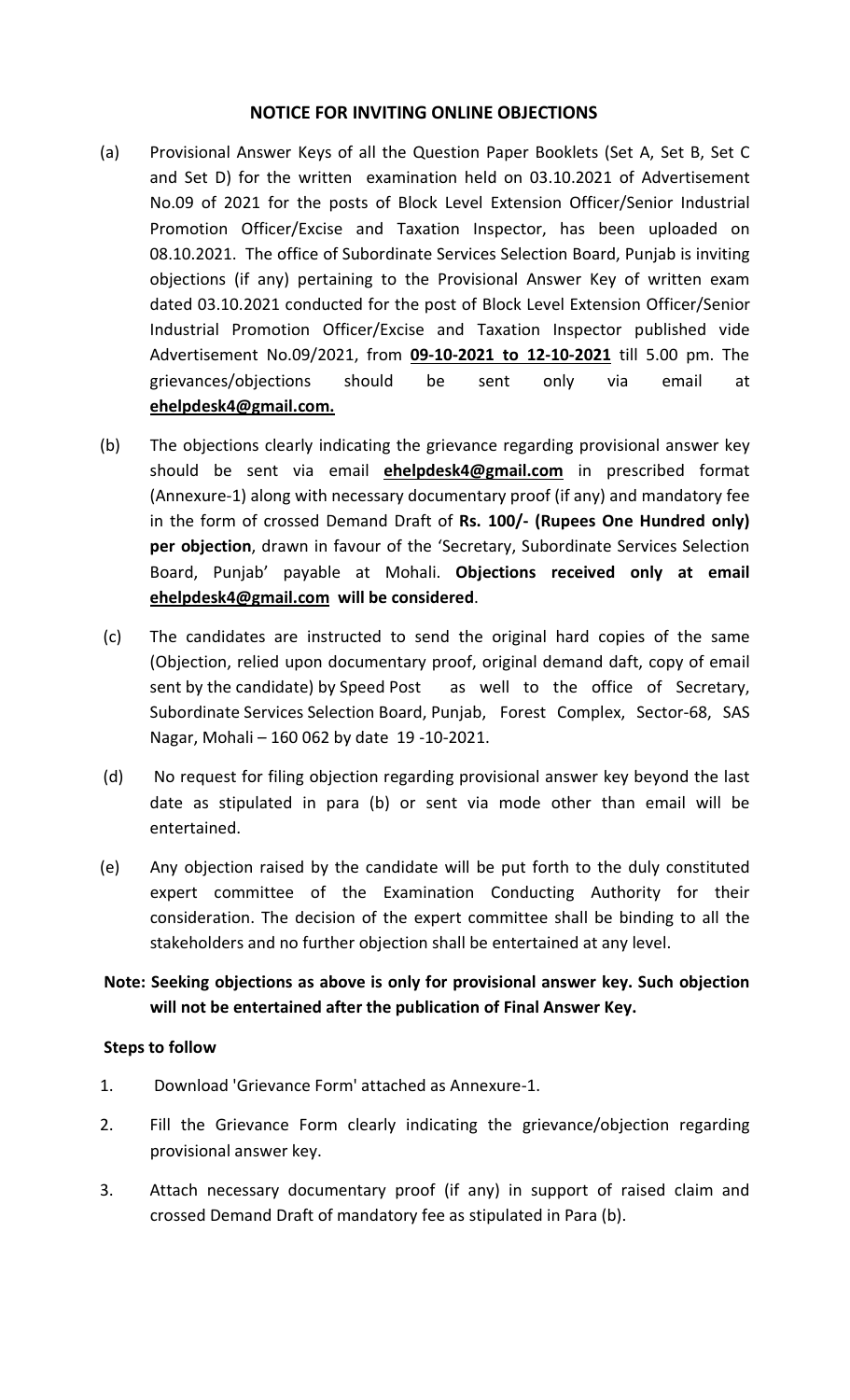- 4. After completion of steps 1-3, send via email scanned copies of Grievance Form along with necessary documentary proof and Demand Draft by email to ehelpdesk4@gmail.com as mentioned at Para (b).
- 5. Also send original copies of all above documents (Grievance Form, documentary proof, Demand Draft/copy of email sent by the candidate) by speed post to the office of Secretary, Subordinate Services Selection Board, Punjab, Forest Complex, Sector-68, SAS Nagar, Mohali – 160062. However grievance received only via email (at *ehelpdesk4@gmail.com*) would be entertained.
- 6. The candidates are hereby informed that in case the objection of any candidate regarding answer to the question found to be correct then the fee deposited for this purpose will be refunded in due course of time. Therefore the candidates are directed to submit separate Demand Draft for each objection to the question.